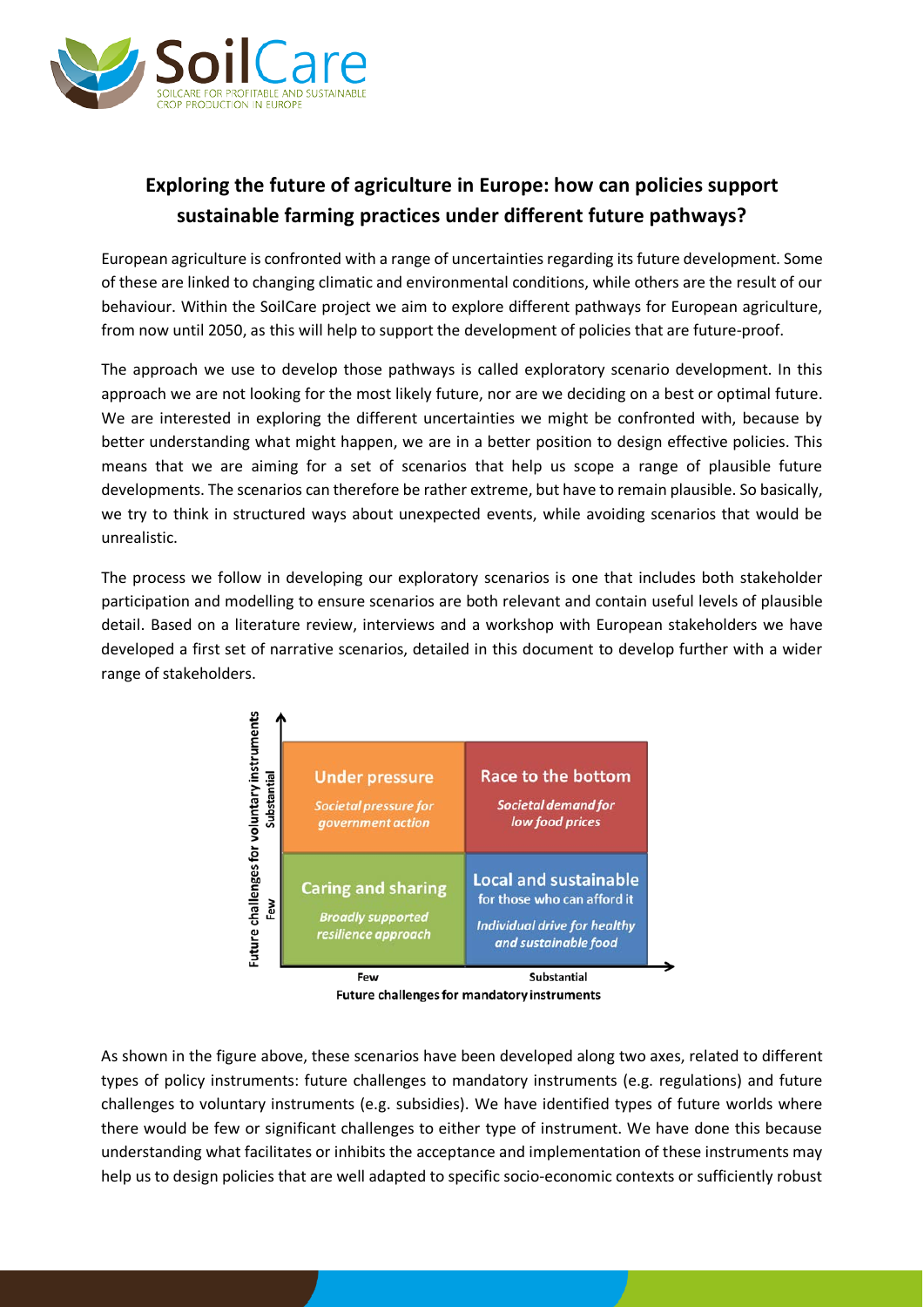

enough to be applicable under a range of different scenarios. Below, an overview table indicates the main differences between the four scenarios.

In many scenario studies, scenarios are developed by a limited number of people. To overcome this problem, we organised a webinar in April 2020 and are collecting further input online through the

current activity, to give all who are interested in the topic the opportunity to provide their input, and by doing so, contribute to an improved set of scenarios.

We will then model each of the improved scenarios to assess the implications of these scenarios for policy and practice on the basis of a range of sustainability and profitability criteria.

Later in the year we will organise further



participatory activities to provide feedback on the quantification of the scenarios resulting from the modelling. We will then also focus on the policy advice we can provide based on our learnings about the various ways in which European agriculture might develop.

We look forward to continue this journey with you. We hope you enjoy the scenarios and are looking forward to receiving your feedback through the Google form!